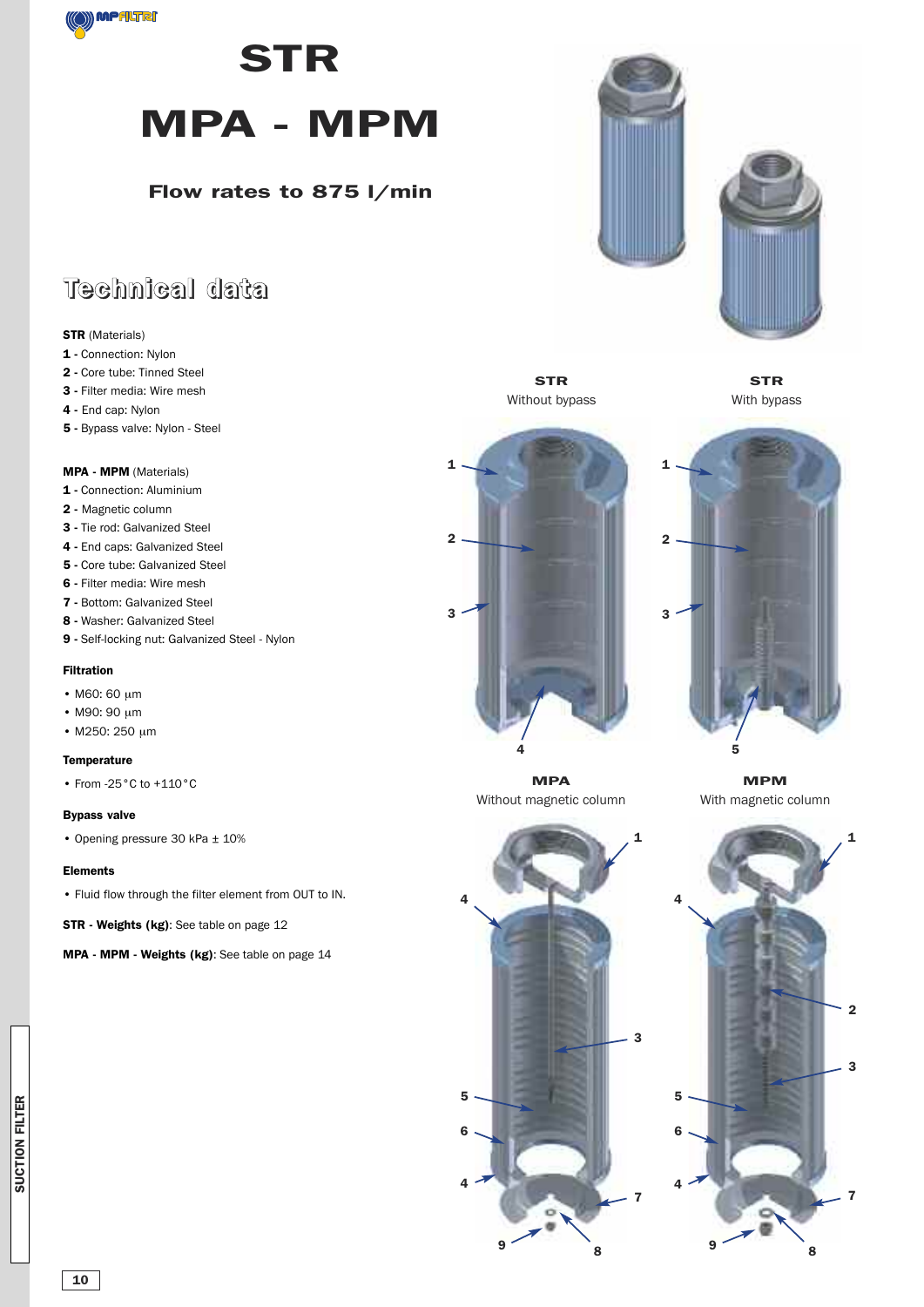#### **Filter housing** Δ**p pressure drop**

The curves are plotted utilising mineral oil with density of 0,86 kg/dm3 to ISO 3968. Δp varies proportionally with density.









**S U CTION FILTER**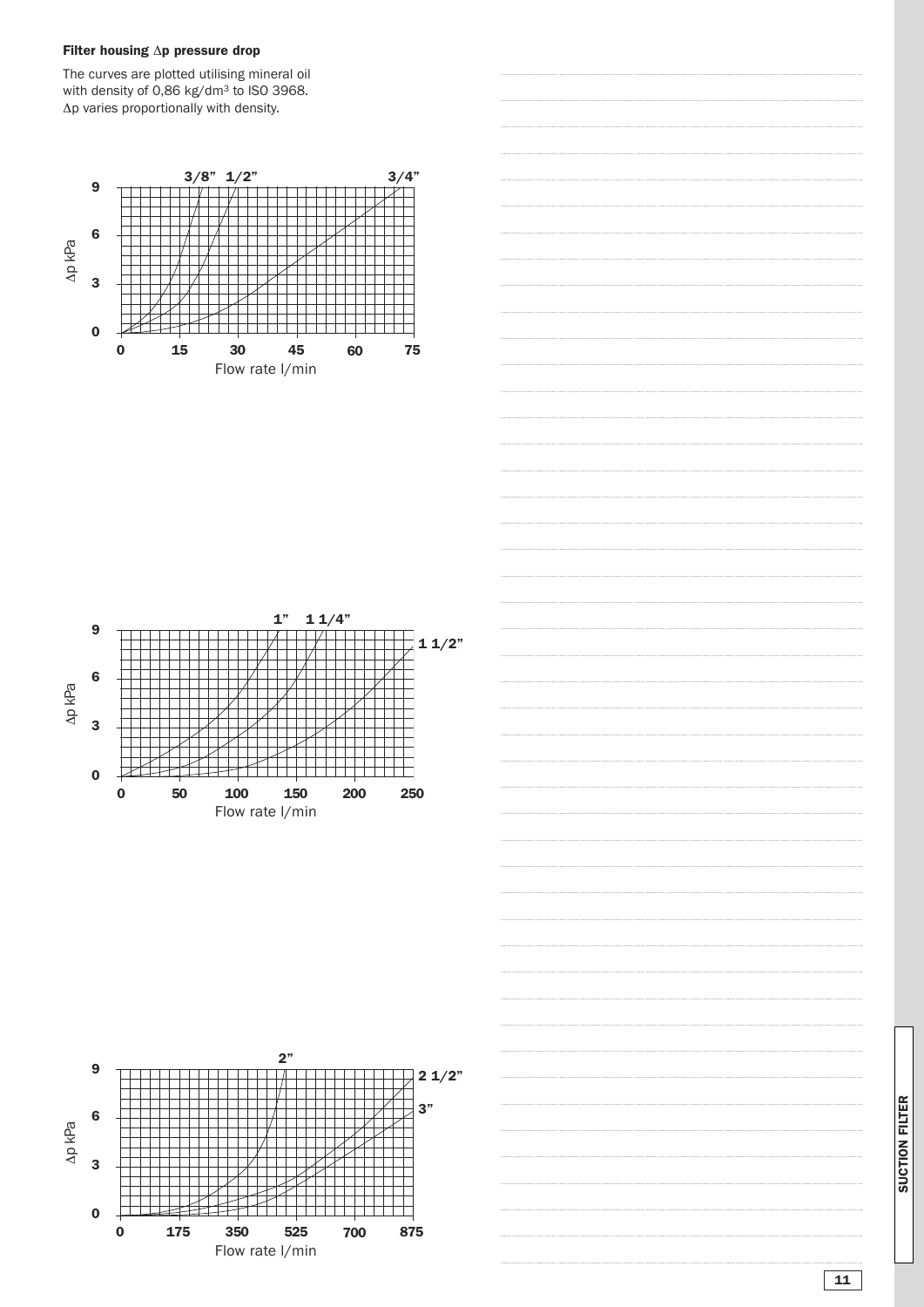**1 2**





| <b>Size</b>          | A                  | в<br>mm | н<br>mm | A/F<br>mm | Weight<br>(kg) |
|----------------------|--------------------|---------|---------|-----------|----------------|
| 045-1 G1             | G 3/8"             |         |         |           | 0.15           |
| 045-1 G2             | $3/8$ " NPT        |         |         |           | 0,15           |
| 045-2 G1             | G 1/2"             | 46      | 105     |           | 0,19           |
| 045-2 G2             | $1/2$ " NPT        |         |         | 30        | 0,19           |
| 050-1 G1             | G 3/8"             |         |         |           | 0,11           |
| 050-1 G2             | $3/8$ " NPT        | 52      | 79      |           | 0,11           |
| 050-2 G1             | G 1/2"             |         |         |           | 0,11           |
| 050-2 G2             | $1/2$ " NPT        |         |         |           | 0,11           |
| 065-1 G1             | G 1/2"             |         |         |           | 0,19           |
| 065-1 G2             | $1/2$ " NPT        |         | 110     |           | 0,19           |
| 065-2 G1             | $G \frac{3}{4}$    |         |         |           | 0,22           |
| 065-2 G2             | $3/4"$ NPT         | 65      |         |           | 0,22           |
| 065-3 G1             | $G \frac{3}{4}$    |         |         |           | 0,24           |
| 065-3 G2             | $3/4"$ NPT         |         | 144     |           | 0,24           |
| 065-4 G1             | G 1"               |         |         |           | 0,22           |
| 065-4 G2             | $1"$ NPT           |         |         |           | 0,22           |
| 070-1 G1             | $G \frac{1}{2}$    |         |         | 41        | 0,18           |
| 070-1 G2             | $1/2$ " NPT        |         | 95      |           | 0,18           |
| 070-2 G1             | $G \frac{3}{4}$    |         |         |           | 0,17           |
| 070-2 G <sub>2</sub> | $3/4"$ NPT         |         |         |           | 0,17           |
| 070-3 G1             | $G \frac{3}{4}$    | 70      |         |           | 0,23           |
| 070-3 G2             | $3/4"$ NPT         |         |         |           | 0,23           |
| 070-4 G1             | G 1"               |         | 141     |           | 0,22           |
| 070-4 G2             | $1"$ NPT<br>G 1/2" |         |         |           | 0,22           |
| 070-6 G1<br>070-6 G2 | $1/2$ " NPT        |         |         |           | 0,24<br>0,24   |
| 086-1 G1             | G 1 1/2"           |         |         |           | 0,33           |
| 086-1 G2             | 1 1/2" NPT         |         |         |           | 0,33           |
| 086-2 G1             | G 2"               |         | 143     |           | 0,30           |
| 086-2 G2             | 2" NPT             |         |         |           | 0,30           |
| 086-3 G1             | G 1 1/2"           |         |         |           | 0,43           |
| 086-3 G2             | 1 1/2" NPT         |         |         |           | 0,43           |
| 086-4 G1             | G 2"               | 86      | 201     |           | 0,40           |
| 086-4 G2             | 2" NPT             |         |         |           | 0,40           |
| 086-5 G1             | G 1 1/2"           |         |         |           | 0,53           |
| 086-5 G2             | 1 1/2" NPT         |         |         |           | 0,53           |
| 086-6 G1             | G 2"               |         | 261     |           | 0,50           |
| 086-6 G2             | $2"$ NPT           |         |         |           | 0,50           |
| 100-1 G1             | G 1 1/4"           |         |         |           | 0,47           |
| 100-1 G2             | $11/4"$ NPT        |         | 137     | 69        | 0,47           |
| 100-2 G1             | G 1 1/4"           |         |         |           | 0,58           |
| 100-2 G <sub>2</sub> | $11/4"$ NPT        |         |         |           | 0,58           |
| 100-3 G1             | G 1 1/2"           | 99      | 227     |           | 0,55           |
| 100-3 G <sub>2</sub> | $11/2$ " NPT       |         |         |           | 0,55           |
| 100-4 G1             | G 2"               |         |         |           | 0,51           |
| 100-4 G <sub>2</sub> | 2" NPT             |         |         |           | 0,51           |
| 100-5 G1             | G 1 1/2"           |         | 137     |           | 0,43           |
| 100-5 G2             | $11/2$ " NPT       |         |         |           | 0,43           |
| 140-1 G1             | G 1 1/2"           |         |         |           | 0,70           |
| 140-1 G2             | $11/2$ " NPT       |         | 160     |           | 0,70           |
| 140-2 G1             | G 2"               |         |         |           | 0,68           |
| 140-2 G2             | 2" NPT             |         |         |           | 0,68           |
| 140-3 G1             | G 2"               |         | 262     |           | 0,94           |
| 140-3 G2             | 2" NPT             | 130     |         |           | 0,94           |
| 140-4 G1             | G 2 1/2"           |         |         |           | 1,10           |
| 140-4 G2             | 2 1/2" NPT         |         | 272     |           | 1,10           |
| 140-5 G1             | G 3"               |         |         | 101       | 1,0            |
| 140-5 G2             | 3" NPT             |         |         |           | 1,0            |
| 140-6 G1             | G 3"               |         |         |           | 1,17           |

3 3 0

1,17

140-6 G<sub>2</sub>

3" NPT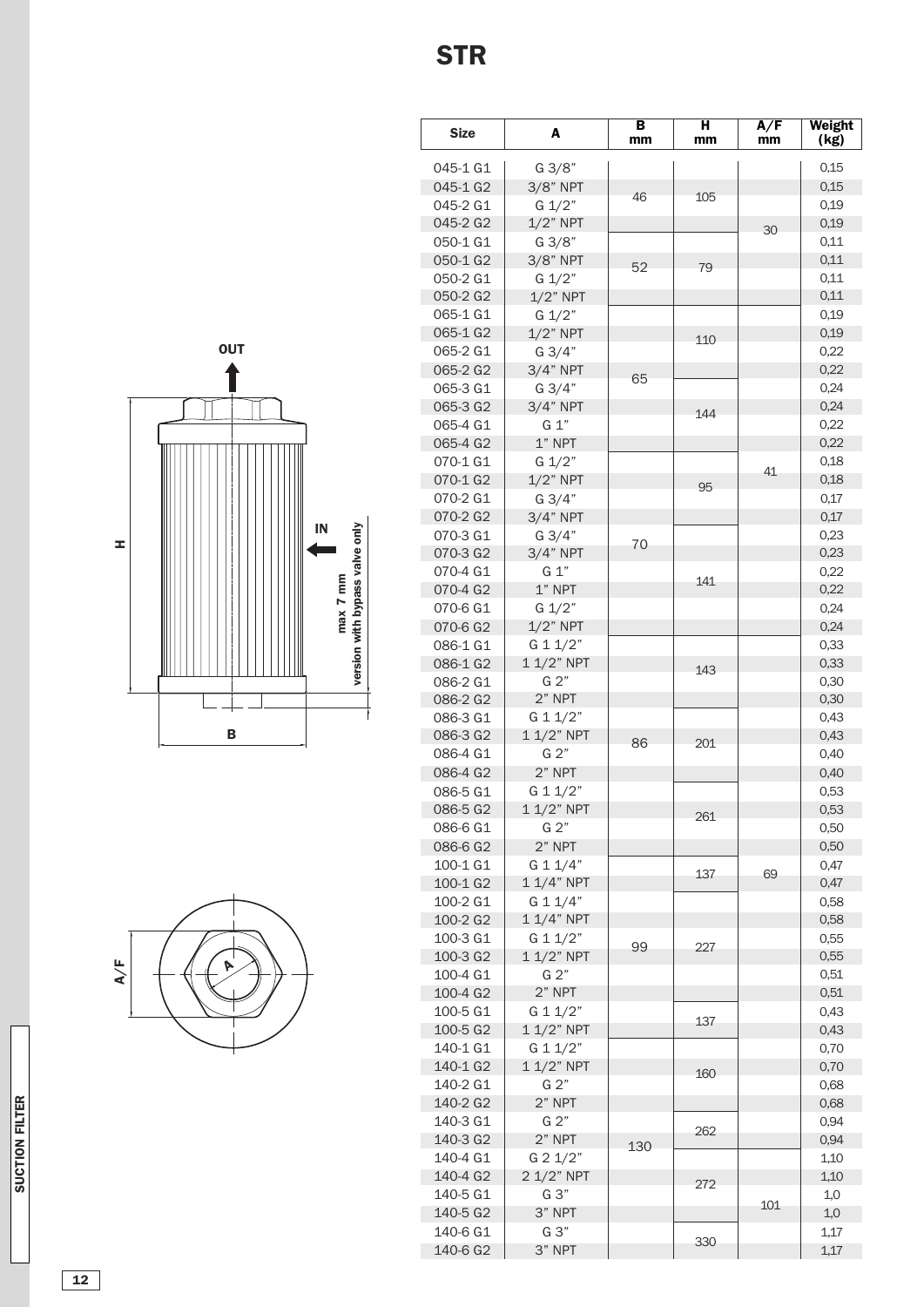### **Ordering information STR**



**MP Filtri** - The filter functions as described in this bulletin are valid exclusively for original MP Filtri filter elements and replacement parts. All rights reserved

The data in this publication are purely guideline. MP Filtri reserves the right to make changes to the models described herein at any time it deems fit in relation to technical or commercial requirements. The colours of the products shown on the cover are purely guideline. Copyright. All rights reserved.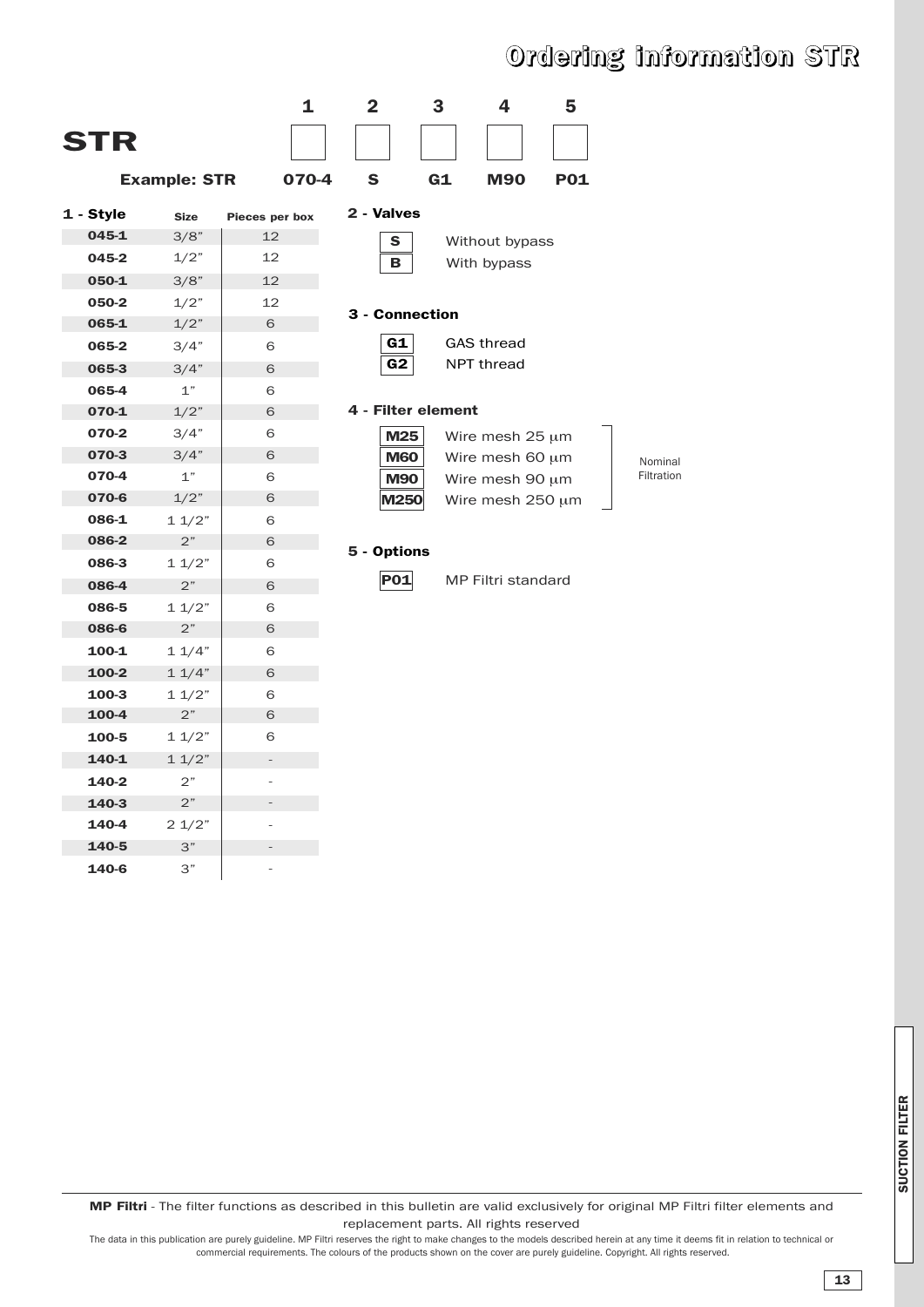

**MPM**





| <b>Size</b>        | A               | B<br>mm | <b>H-MPA</b><br>mm | <b>H-MPM</b><br>mm | H1<br>mm | A/F<br>mm | Weight<br>(kg) |
|--------------------|-----------------|---------|--------------------|--------------------|----------|-----------|----------------|
| 012 G1             | G 3/8"          |         |                    |                    |          |           |                |
| 012 G <sub>2</sub> | $3/8"$ NPT      |         |                    |                    |          |           |                |
| 015 G1             | $G \frac{1}{2}$ | 50      | 98                 | 98                 |          |           | 0,17           |
| 015 G2             | $1/2$ " NPT     |         |                    |                    | 16       | 28        |                |
| 025 G1             | $G \frac{1}{2}$ |         |                    |                    |          |           |                |
| 025 G2             | $1/2$ " NPT     |         | 113                | 113                |          |           | 0,27           |
| 030 G1             | $G \frac{3}{4}$ |         | 115                | 115                |          |           |                |
| 030 G <sub>2</sub> | $3/4"$ NPT      | 70      |                    |                    |          |           | 0,36           |
| 045 G1             | $G \frac{3}{4}$ |         |                    |                    |          |           | 0,39           |
| 045 G2             | $3/4"$ NPT      |         | 160                | 160                | 18       | 42        |                |
| 050 G1             | G 1"            |         |                    |                    |          |           | 0,35           |
| 050 G2             | $1"$ NPT        |         |                    |                    |          |           |                |
| 075 G1             | G 1"            |         | 145                | 148                |          |           | 0.54           |
| 075 G2             | $1"$ NPT        |         |                    |                    |          |           |                |
| 095 G1             | G 1 1/4"        |         | 148                | 154                |          |           | 0.63           |
| 095 G <sub>2</sub> | 1 1/4" NPT      | 99      |                    |                    |          |           |                |
| 120 G1             | G 1 1/4"        |         |                    |                    |          |           | 0,95           |
| 120 G <sub>2</sub> | $11/4"$ NPT     |         | 239                | 244                | 20       | 60        |                |
| 150 G1             | G 1 1/2"        |         |                    |                    |          |           | 0,91           |
| 150 G <sub>2</sub> | 1 1/2" NPT      |         |                    |                    |          |           |                |
| 180 G1             | G 1 1/2"        |         | 174                | 174                |          |           | 0.98           |
| 180 G2             | 1 1/2" NPT      |         |                    |                    |          |           |                |
| 220 G1             | G 2"            |         | 162                | 163                |          |           | 1,00           |
| 220 G <sub>2</sub> | 2" NPT          |         |                    |                    | 13       | 80        |                |
| 280 G1             | G 2"            |         | 272                | 273                |          |           | 1,60           |
| 280 G <sub>2</sub> | 2" NPT          | 136     |                    |                    |          |           |                |
| 300 G1             | G 2 1/2"        |         | 281                | 282                | 20       | 90        | 1,67           |
| 300 G <sub>2</sub> | 2 1/2" NPT      |         |                    |                    |          |           |                |
| 380 G1             | G 2"            |         | 322                | 323                | 13       | 80        | 1,60           |
| 380 G2             | 2" NPT          |         |                    |                    |          |           |                |
| 430 G1             | G 3"            |         | 335                | 336                | 22       | 106       | 1,93           |
| 430 G <sub>2</sub> | 3" NPT          |         |                    |                    |          |           |                |

**S U CTION FILTER**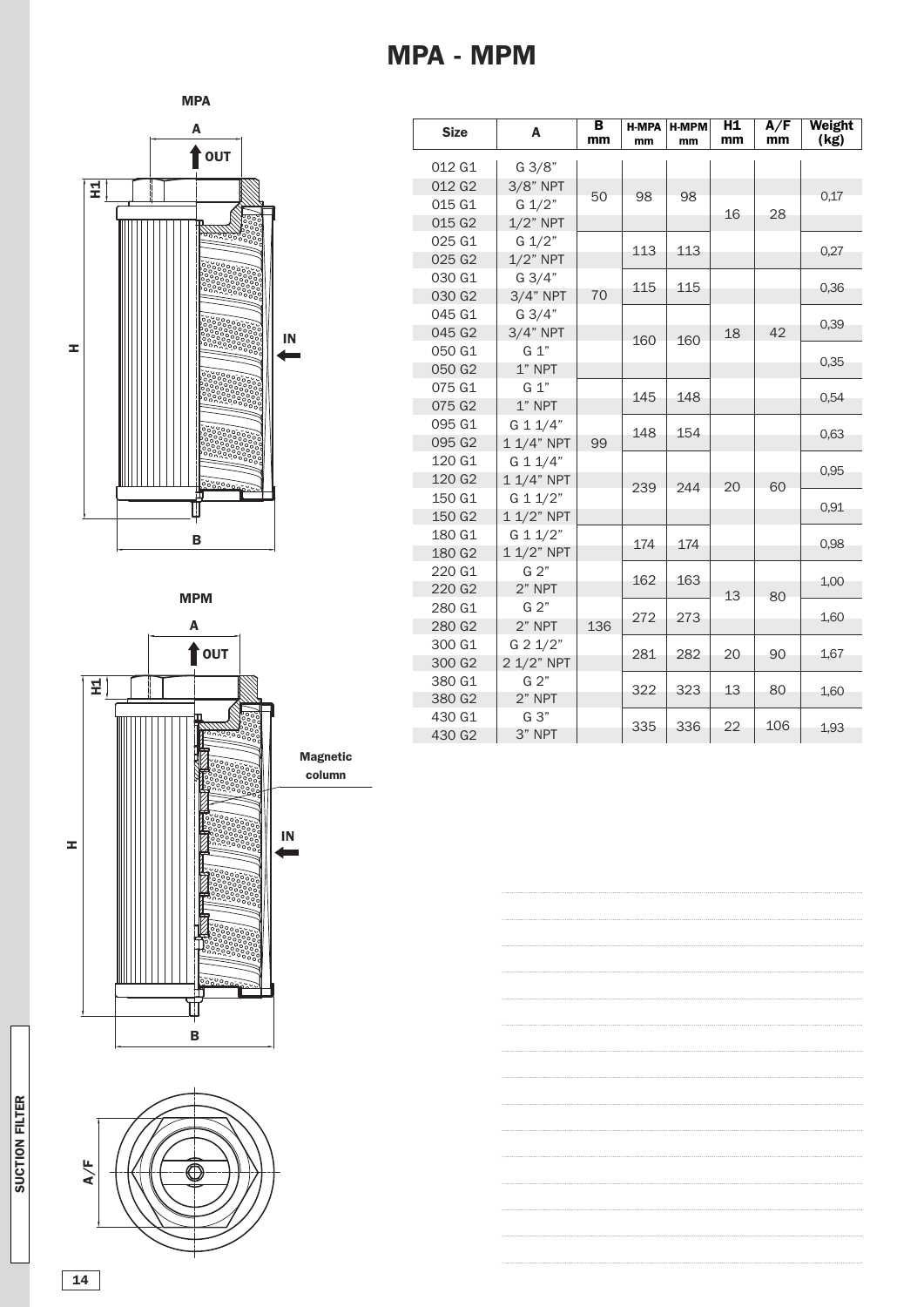## **Ordering information MPA - MPM**

Nominal Filtration

| <b>MPA</b><br><b>MPM</b><br><b>Example:</b> |             | 1<br><b>MPA</b>                         | $\mathbf{2}$<br>050 | 3<br>G1              | 4<br><b>M60</b> | 5<br><b>P01</b>                 |  |  |
|---------------------------------------------|-------------|-----------------------------------------|---------------------|----------------------|-----------------|---------------------------------|--|--|
| 1 - Series                                  |             | 3 - Connection                          |                     |                      |                 |                                 |  |  |
| <b>MPA</b><br><b>MPM</b>                    |             | Without int. magnet<br>With int. magnet |                     | G1<br>G <sub>2</sub> |                 | <b>GAS thread</b><br>NPT thread |  |  |
| 2 - Style                                   | <b>Size</b> | Pieces per box                          |                     | 4 - Filter element   |                 |                                 |  |  |
| 012                                         | 3/8"        | 12                                      |                     | M25                  |                 | Wire mesh $25 \mu m$            |  |  |
| 015                                         | 1/2"        | 6                                       |                     | <b>M60</b>           |                 | Wire mesh 60 um                 |  |  |
| 025                                         | 1/2"        | 6                                       |                     | <b>M90</b>           |                 | Wire mesh 90 um                 |  |  |
| 030                                         | 3/4"        | 6                                       |                     | <b>M250</b>          |                 | Wire mesh 250 µm                |  |  |
| 045                                         | 3/4"        | 6                                       |                     |                      |                 |                                 |  |  |
| 050                                         | 1"          | 6                                       |                     | 5 - Options          |                 |                                 |  |  |
| 075                                         | 1"          | 6                                       |                     |                      |                 |                                 |  |  |
| 095                                         | 11/4"       | 6                                       |                     | <b>P01</b>           |                 | MP Filtri standard              |  |  |
| 120                                         | 11/4"       | 6                                       |                     |                      |                 |                                 |  |  |
| 150                                         | 11/2"       | 6                                       |                     |                      |                 |                                 |  |  |
| 180                                         | 11/2"       | $\mathbf{1}$                            |                     |                      |                 |                                 |  |  |
| 220                                         | 2"          | $\mathbf{1}$                            |                     |                      |                 |                                 |  |  |
| 280                                         | 2"          | $\mathbf{1}$                            |                     |                      |                 |                                 |  |  |
| 300                                         | 21/2"       | $\mathbf{1}$                            |                     |                      |                 |                                 |  |  |
| 380                                         | 2"          | $\mathbf{1}$                            |                     |                      |                 |                                 |  |  |
| 430                                         | 3"          | $\mathbf{1}$                            |                     |                      |                 |                                 |  |  |

**S U CTION FILTER**

**MP Filtri** - The filter functions as described in this bulletin are valid exclusively for original MP Filtri filter elements and replacement parts. All rights reserved

The data in this publication are purely guideline. MP Filtri reserves the right to make changes to the models described herein at any time it deems fit in relation to technical or commercial requirements. The colours of the products shown on the cover are purely guideline. Copyright. All rights reserved.

**15**